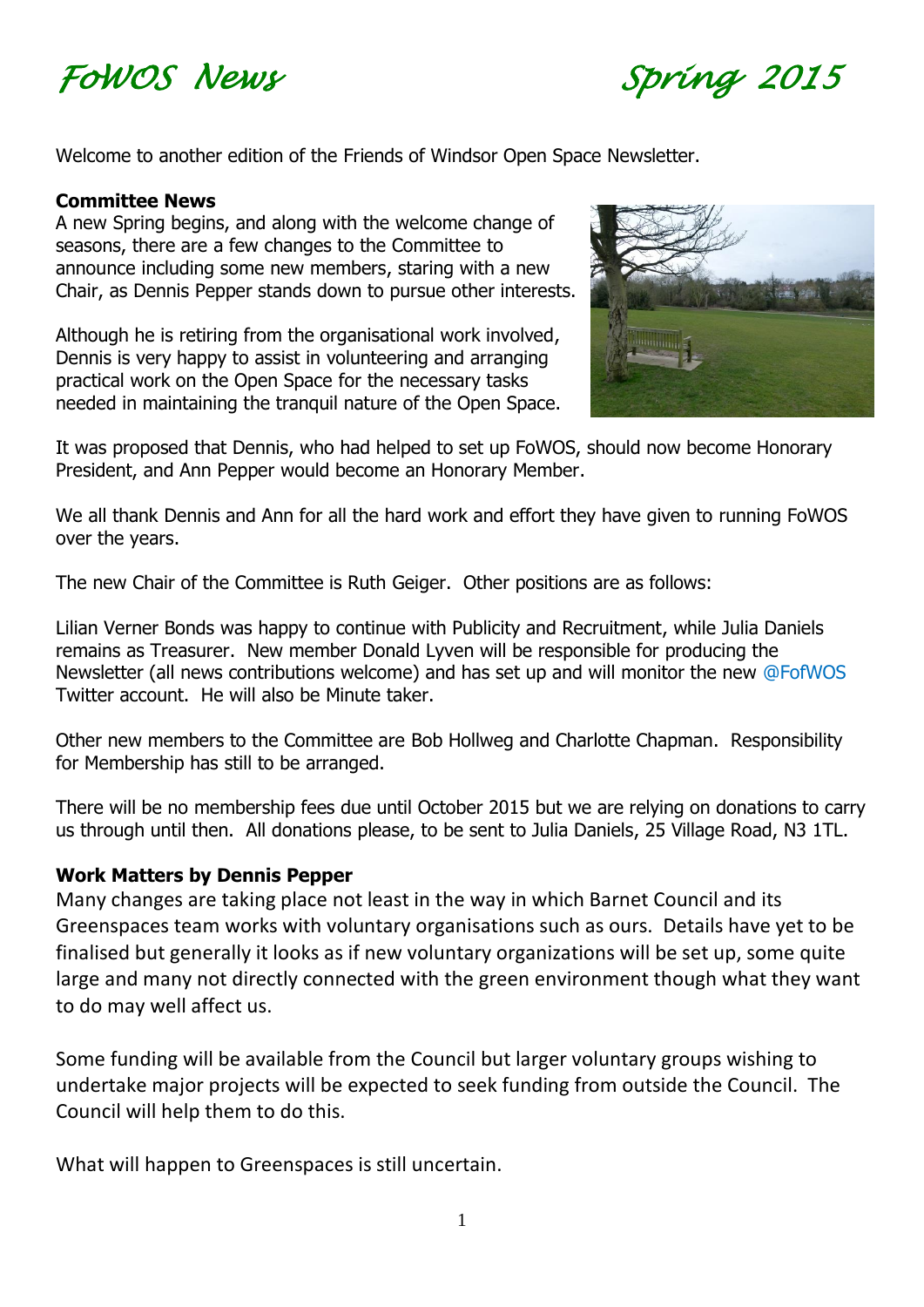However, some changes have already started. Last year the Council announced three 'Area Funds' (one for each parliamentary constituency). These were for modest Community enhancing projects, with no award exceeding £10,000.

#### **F***o***WOS applied for £4,500 to do three things:**

**1.** 'Gap up' the hedge at the Windsor Road turnaround and finish the bramble cutting and hedge improvement between Windsor Road and Village Road.

**2.** Create a wildflower meadow in the area between the footpath and the brook opposite the widest part of the Open Space. This would include removing some windblown trees and replacing them with four new trees.

**3.** And finishing the pond/scrape to take floodwater and excessive rain water away from the footpath.

To an extent these are all ongoing work that has been held up for various reasons; usually waiting for Greenspaces to do what they say they will do.

Bureaucracy proliferates and conditions are imposed, but on January 15th at a Finchley and Golders Green Area Committee, our application was approved by a panel of Councillors and we have diligently started work (though the grant has yet to appear). The Council's funding body doesn't seem to understand that spring will not wait; we needed to get things moving, whips planted etc., before the heat of summer.

You may have noticed that we have 'gapped up' the hedge at the end of Windsor Road and done a little new planting along the new hedge line. We have yet to start on removing the remaining brambles from this section, and keeping them down from now on.



The wildflower area has created its own problems. Greenspaces' assurances that they would prepare the land for us have not been realised and



we are now looking for alternative ways of doing this on highly compacted land. The seeds should be planted before the end of the month so things are beginning to look a little desperate. Application to remove the windblown trees has to go through a long process and it is unlikely they will be removed - even if we do get permission - before the summer.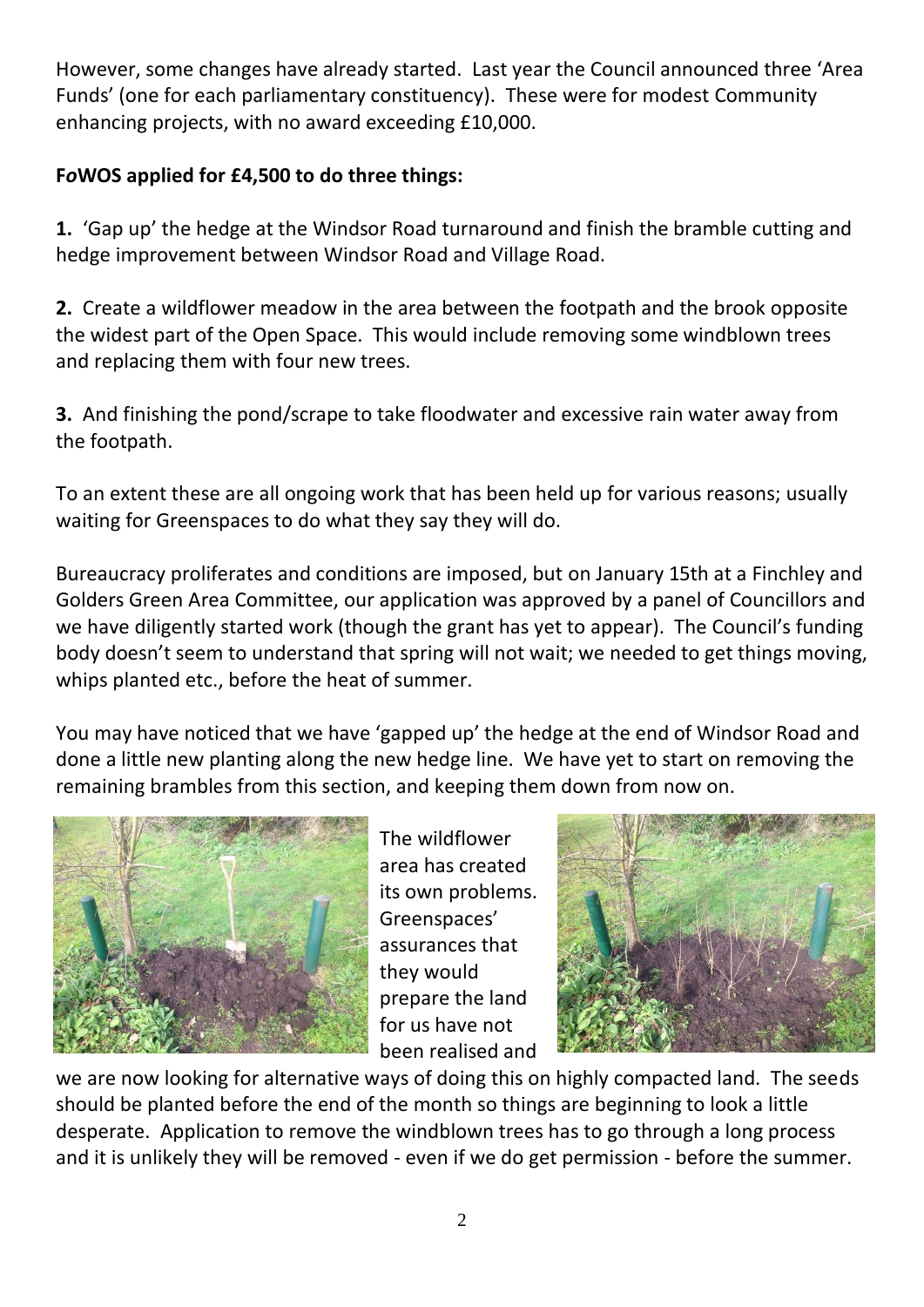We can't begin to work on the pond/scrape area while it is full of water, so that too is a summer job. The scrape area should be extended, the informal footpath restored, and the run-off channels should be redesigned. Log piles ('ecopiles') will be created and marginals that will flourish in these conditions will be planted. Here too we are to some extent dependent on Greenspaces, who promised to do the heavy digging' two years ago now.

As you all know, Windsor Open Space is both a very pleasant place to be and a site of borough importance for nature conservation. These projects will increase our enjoyment and enhance wildlife. BUT . . .

But the work has to be done, and that can't be left entirely to the Committee. I want to spend more of my time on these practical matters but we do need Friends who are willing to turn out from time to time and get their hands dirty helping to create these improvements - and others too.

> I would like to be able to call on a dozen or so Friends who are willing to turn out from time to time on a Saturday or Sunday afternoon to be involved in this practical work. That does not mean every weekend, nor does it mean everybody comes along every time but I am asking for volunteers to help. - *Dennis*

#### **Other matters**

We have put up half-a-dozen bird nesting boxes and now look forward to seeing whether there are any takers, blue tits and great tits especially.



While we were putting up the boxes, at the end of February, we noticed a disturbance in the pond/scrape: a couple of dozen mating frogs were very active. By the afternoon they had gone, but there is now a lot of frogspawn.

A week ago Ruth bought a hundred snowdrops 'in the green' and these have now been planted on the brook side of the Open Space opposite the Children's Play Area. We are in the process of creating of a wildflower



meadow just beyond the bridge at Holders Hill.

And on a less happy note, motor cyclists have been observed cutting across from Holders Hill Road to Hendon Avenue. If you see anyone do this, please try to take the registration number and report it to the police (non-emergency number is 101)

That's all for this edition. Please consider volunteering to help maintain this special place. **Donald Lyven - editor.**